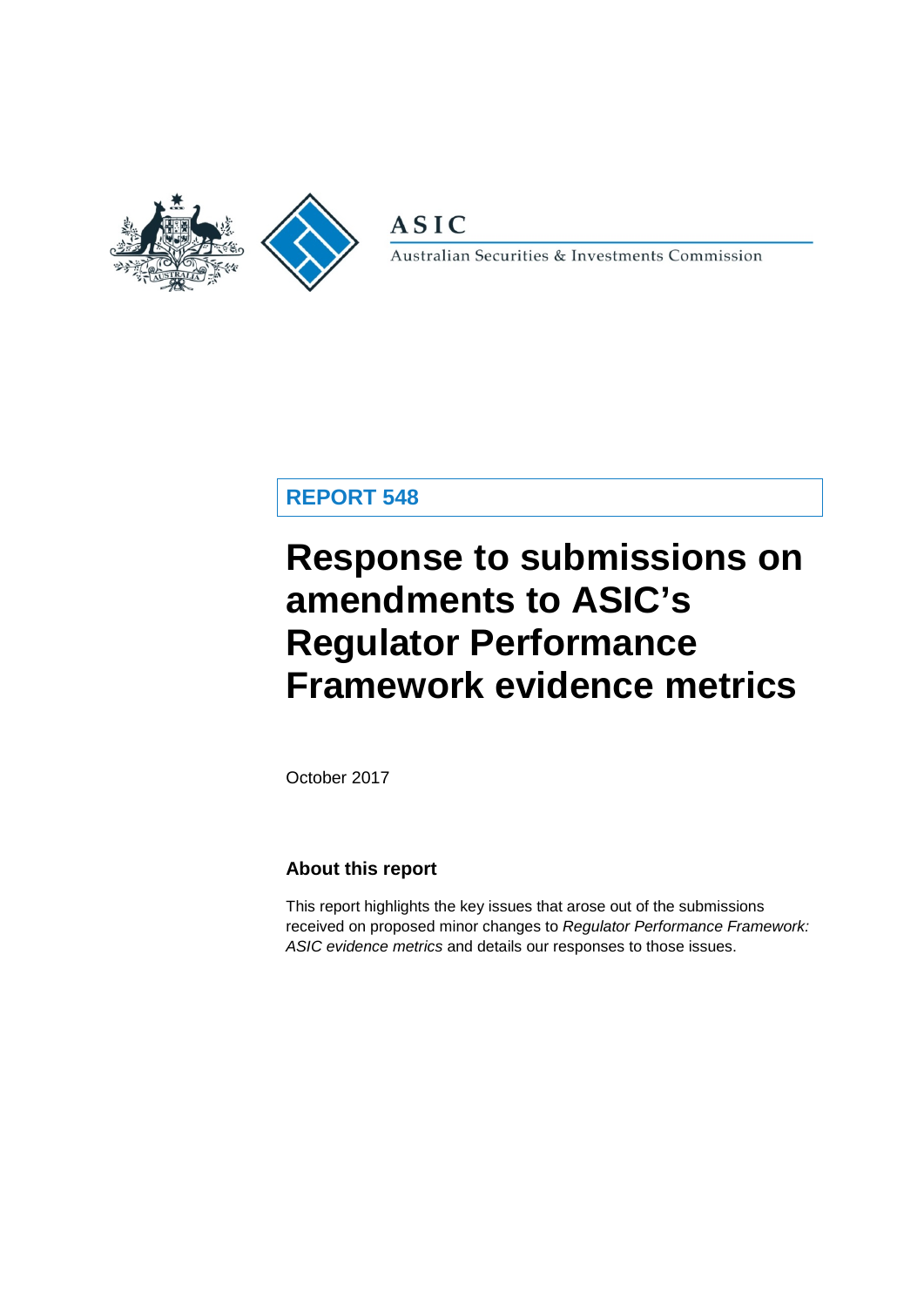#### **About ASIC regulatory documents**

In administering legislation ASIC issues the following types of regulatory documents.

**Consultation papers**: seek feedback from stakeholders on matters ASIC is considering, such as proposed relief or proposed regulatory guidance.

**Regulatory guides**: give guidance to regulated entities by:

- explaining when and how ASIC will exercise specific powers under legislation (primarily the Corporations Act)
- explaining how ASIC interprets the law
- describing the principles underlying ASIC's approach
- giving practical guidance (e.g. describing the steps of a process such as applying for a licence or giving practical examples of how regulated entities may decide to meet their obligations).

**Information sheets**: provide concise guidance on a specific process or compliance issue or an overview of detailed guidance.

**Reports**: describe ASIC compliance or relief activity or the results of a research project.

### **Disclaimer**

This report does not constitute legal advice. We encourage you to seek your own professional advice to find out how the Corporations Act and other applicable laws apply to you, as it is your responsibility to determine your obligations.

This report does not contain ASIC policy.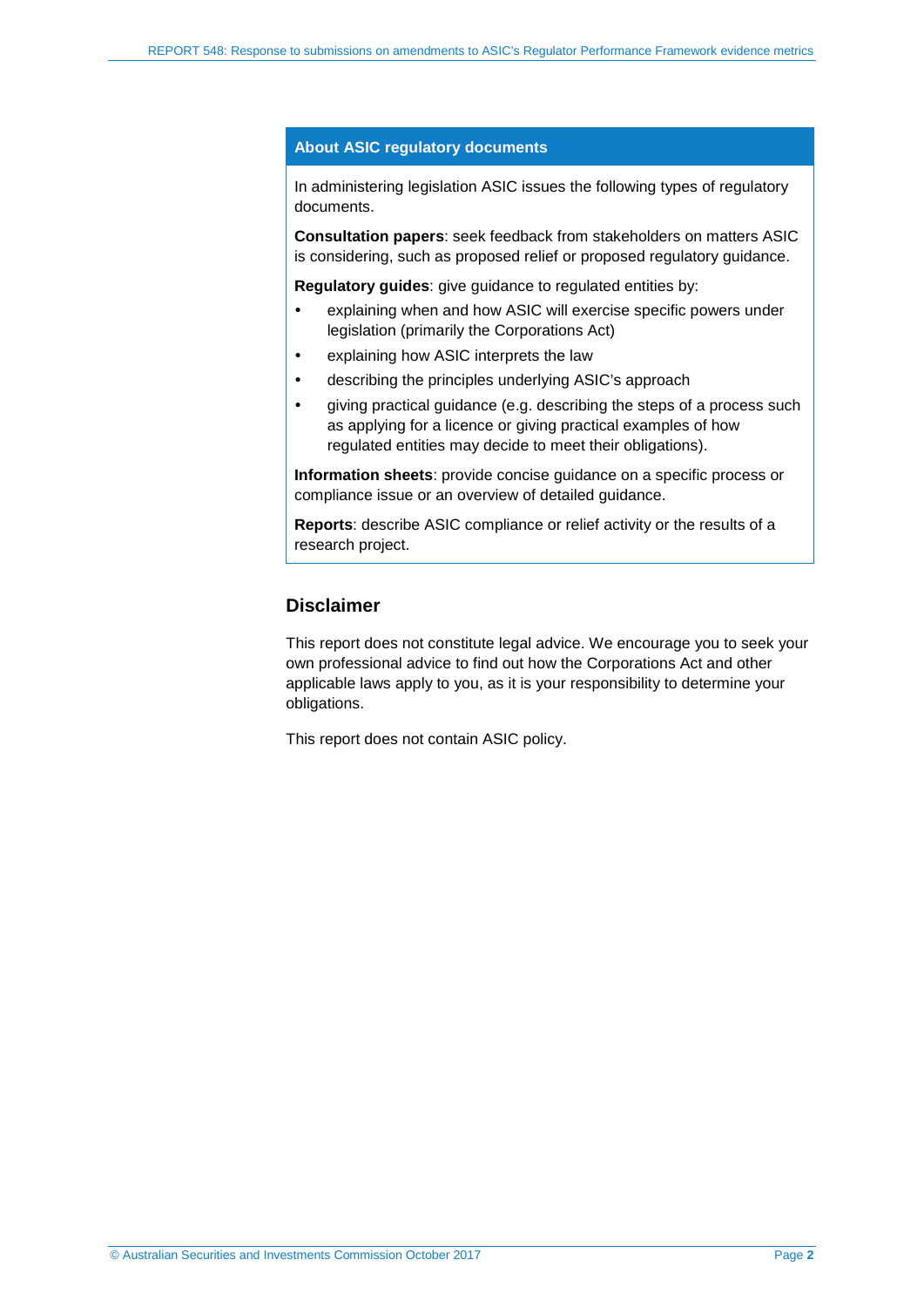## **Contents**

| $\mathbf{A}$ |                                                                  |  |
|--------------|------------------------------------------------------------------|--|
|              |                                                                  |  |
| в            |                                                                  |  |
|              |                                                                  |  |
|              |                                                                  |  |
|              |                                                                  |  |
|              | Amending the evidence metrics to reflect changed ASIC processes8 |  |
|              |                                                                  |  |
|              | Appendix B: Comparison of new and previous evidence metrics10    |  |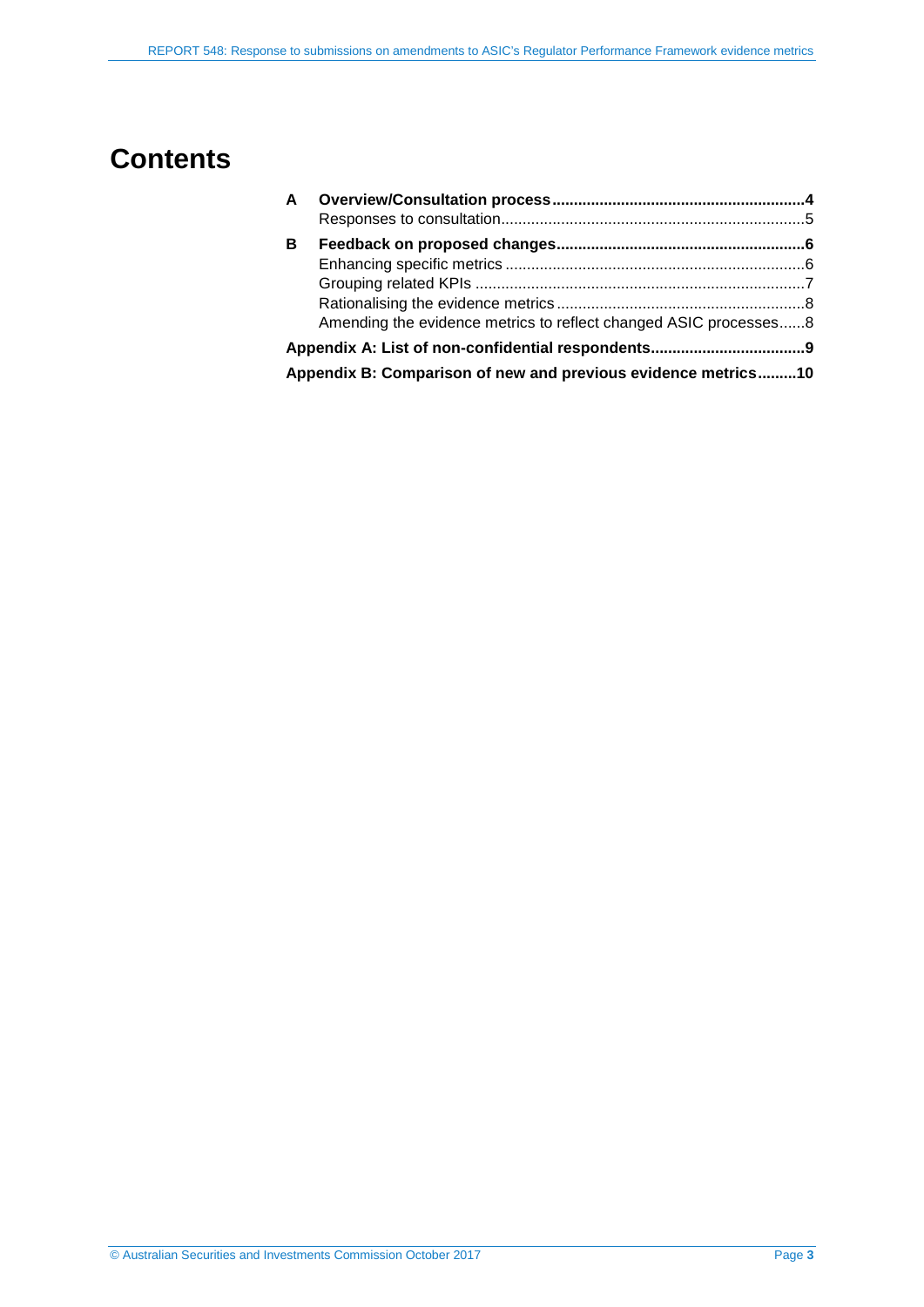## <span id="page-3-0"></span>**A Overview/Consultation process**

- 1 The Regulator Performance Framework (Framework), which has applied since 1 July 2015, was established by the Australian Government as part of its deregulation agenda. The Framework provides a set of six common key performance indicators (KPIs) for Australian Government regulators. These KPIs cover the following areas: reducing regulatory burden, communication, risk-based and proportionate approaches to regulation, efficient and coordinated monitoring, transparency, and continuous improvement of regulatory frameworks.
- 2 The Framework is one component of ASIC's suite of performance reporting tools, which also includes our annual report and reports on our enforcement, market integrity and regulatory reform activities.
- 3 In July 2015, we first published the *[Regulator Performance Framework:](http://download.asic.gov.au/media/3293662/regulator-performance-framework-evidence-metrics-published-10-july-2015.pdf)  [ASIC evidence metrics](http://download.asic.gov.au/media/3293662/regulator-performance-framework-evidence-metrics-published-10-july-2015.pdf)* (PDF 112 KB), a set of evidence metrics to support the KPIs under the Framework, and against which we report on our performance. We completed and reported our self-assessment against these metrics i[n Report 511](http://asic.gov.au/regulatory-resources/find-a-document/reports/rep-511-regulator-performance-framework-asic-self-assessment-2015-16/) *Regulator Performance Framework: ASIC selfassessment 2015–16* (REP 511), which we published in January 2017.
- 4 During the self-assessment, it became apparent that some of the metrics had become outdated as our business processes changed over time. In addition, a number of the metrics were repeated under different KPIs, which made it difficult to tell a cohesive story about our performance against the Framework.
- 5 In June 2017, we undertook a targeted consultation on a proposal to refine the evidence metrics that we report against the Framework.
- 6 Specifically, the proposed amendments:
	- (a) group together related KPIs, to tell a coherent story on discrete topics. We proposed grouping the following KPIs:
		- (i) KPIs 1 and 6, which we consider are complementary. KPI 1 relates to how we administer the regulatory framework to minimise any unnecessary regulatory burden. KPI 6 relates to how we contribute to the process of improving the regulatory framework itself, such as by providing policy advice to government. Both of these KPIs contribute to ensuring that our stakeholders are subject to efficient and appropriate regulation that minimises regulatory costs;
		- (ii) KPIs 2 and 5, which primarily concern how effectively we communicate our expectations around the behaviour of our regulated population, including through our guidance, engagement and education activities; and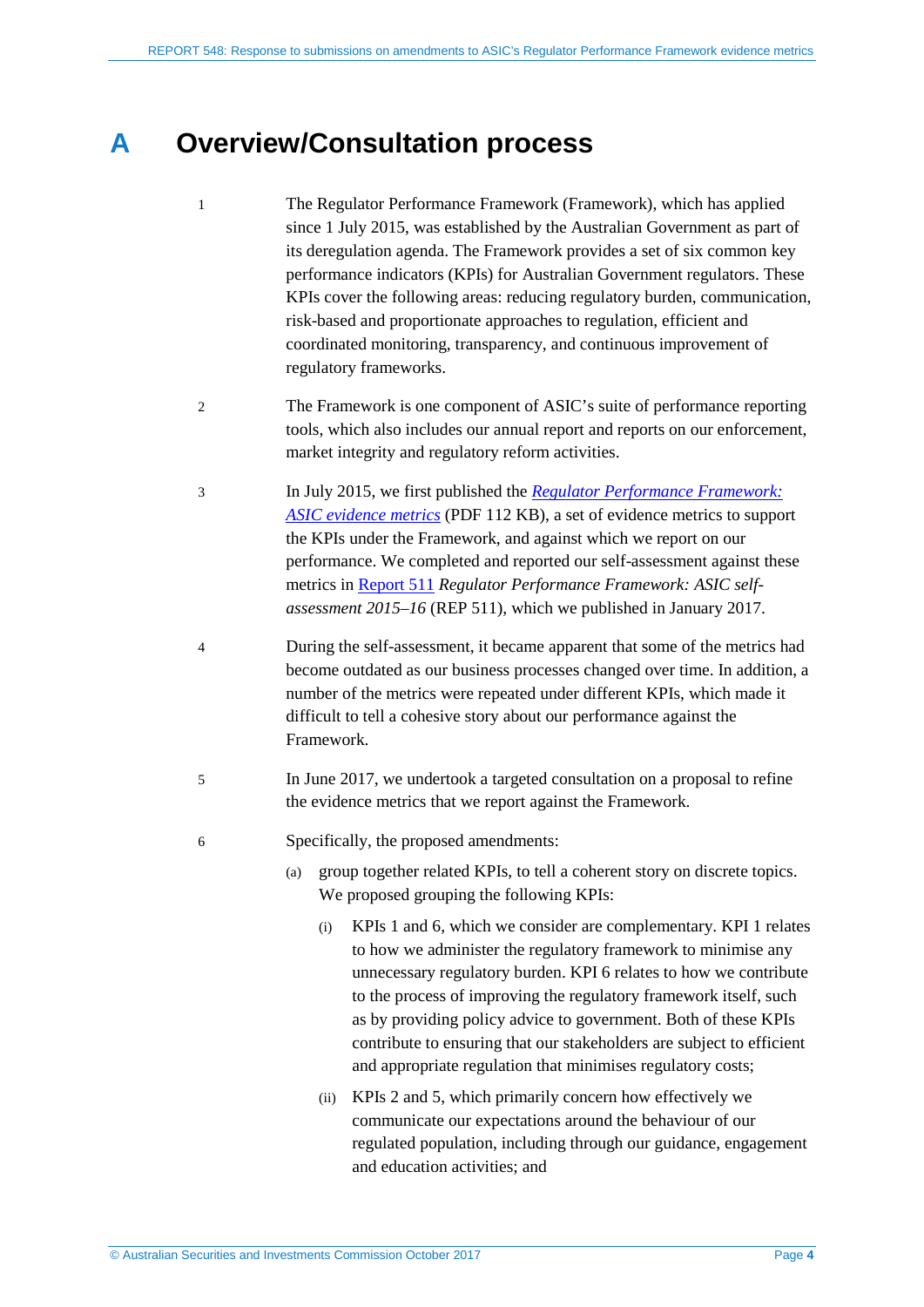- (iii) KPIs 3 and 4, which primarily concern the effectiveness and efficiency of our approach to detecting, understanding and responding to regulatory risks and breaches, principally through surveillance and enforcement;
- (b) rationalise the evidence metrics so that each metric is only listed once and is placed under the most relevant KPI; and
- (c) amend those metrics that reflect ASIC processes that have changed.
- 7 The proposed refinements would allow us to produce a self-assessment that more clearly reflects our performance, and is more succinct, relevant and accessible to stakeholders.
- 8 This report highlights the key issues that arose out of the submissions received through the consultation, and our responses to those issues.
- 9 This report is not meant to be a comprehensive summary of all responses received. We have limited this report to the primary issues raised by stakeholders.
- 10 We received four non-confidential responses from the organisations we approached. We are grateful to respondents for taking the time to send us their comments.
- 11 For a list of the non-confidential respondents, see [Appendix A.](#page-8-0) Copies of these submissions are available on the ASIC website under at [www.asic.gov.au/reports](http://www.asic.gov.au/reports) under REP 548.

### <span id="page-4-0"></span>**Responses to consultation**

- 12 The main issues raised by respondents related to:
	- (a) enhancing specific metrics by, for example:
		- (i) assessing the appropriateness of the actions we have taken; or
		- (ii) including metrics that are directly relevant to each regulated population;
	- (b) the suggested KPI groupings; and
	- (c) the perceived lack of quantifiable measures used in the Framework;
- 13 Section [B](#page-5-0) of this report sets out the key issues raised during our consultation, and our response to each of these. Ultimately, we decided not to make any changes to the evidence metrics we proposed.
- 14 The final evidence metrics are published in the *[Regulator Performance](http://asic.gov.au/about-asic/what-we-do/how-we-operate/performance-and-review/regulator-performance-framework/)  [Framework: ASIC evidence metrics](http://asic.gov.au/about-asic/what-we-do/how-we-operate/performance-and-review/regulator-performance-framework/)* (October 2017). See [Appendix B](#page-9-0) for a full list of the new and amended metrics.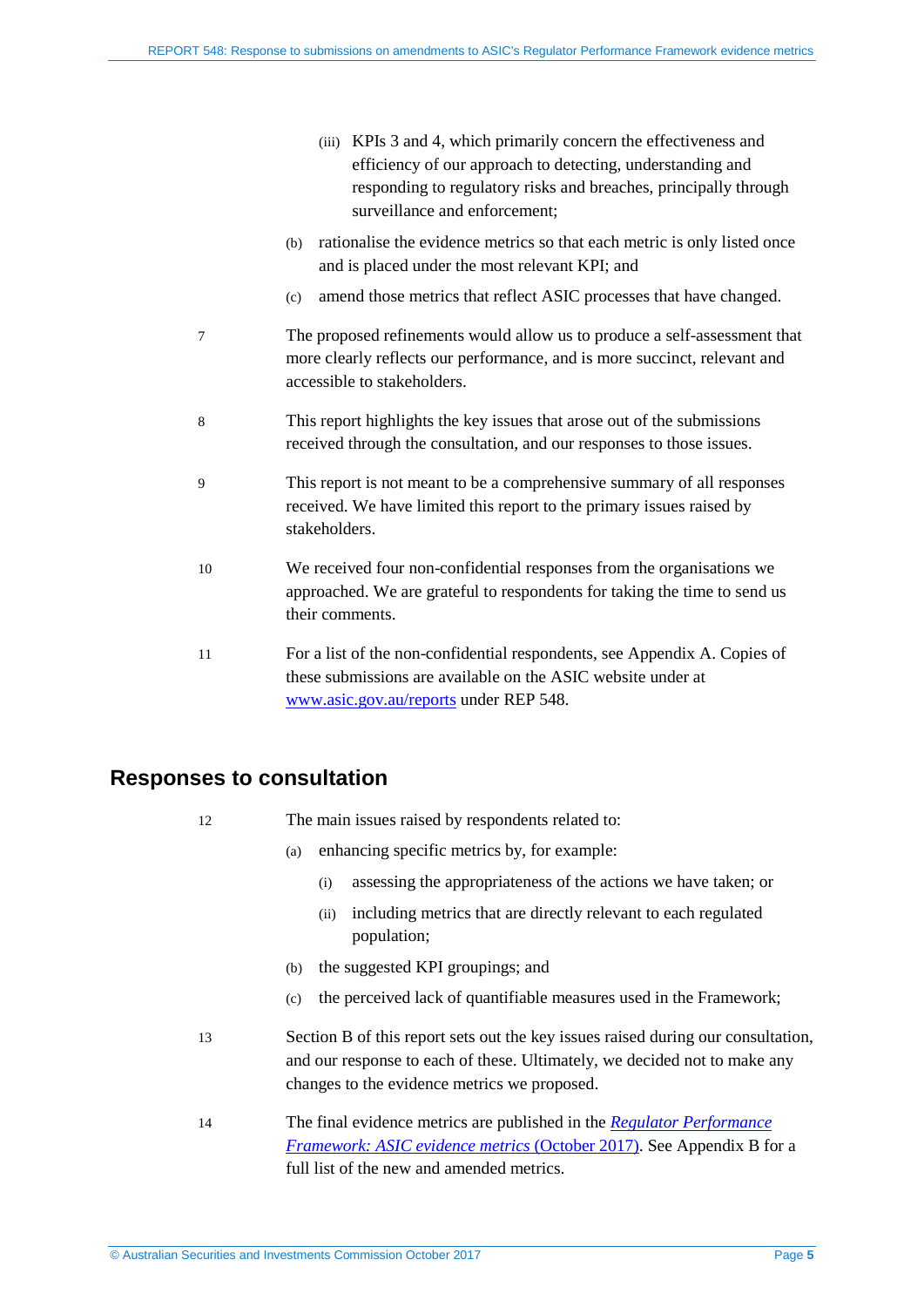## <span id="page-5-0"></span>**B Feedback on proposed changes**

### **Key points**

This section outlines the submissions received on our proposals to refine the evidence metrics that we report against the Framework.

The feedback we received in response to our consultation related to:

- further enhancements to specific metrics;
- grouping related KPIs:
- rationalising the evidence metrics; and
- amending the evidence metrics to reflect changed ASIC processes.

This section also outlines our response to this feedback.

### <span id="page-5-1"></span>**Enhancing specific metrics**

| Stakeholders were generally supportive of our proposal to refine the |
|----------------------------------------------------------------------|
| evidence metrics.                                                    |

16 Stakeholders also provided feedback on additional changes we could make to meet the aims of the Framework. Some respondents suggested that we should:

- (a) assess the appropriateness of the actions we have taken to achieve our key objectives;
- (b) include metrics that are directly relevant to each regulated population, and assess our performance separately for each; and
- (c) increase the number of quantifiable measures and be more specific about the frequency with which we will seek feedback to measure perceptions of consumer and investor trust and confidence and market integrity.

#### *ASIC's response*

We consider that measuring the appropriateness of our actions would likely require us to make subjective determinations about the suitability of our own approaches to regulation. Instead, we will be transparent about our plans, procedures and activities, so that stakeholders can reach their own conclusion about the appropriateness of our actions.

The Framework was designed to provide common performance measures to assess how Australian Government regulators operate. Our evidence metrics cover the processes and regulatory approaches we use across ASIC. We therefore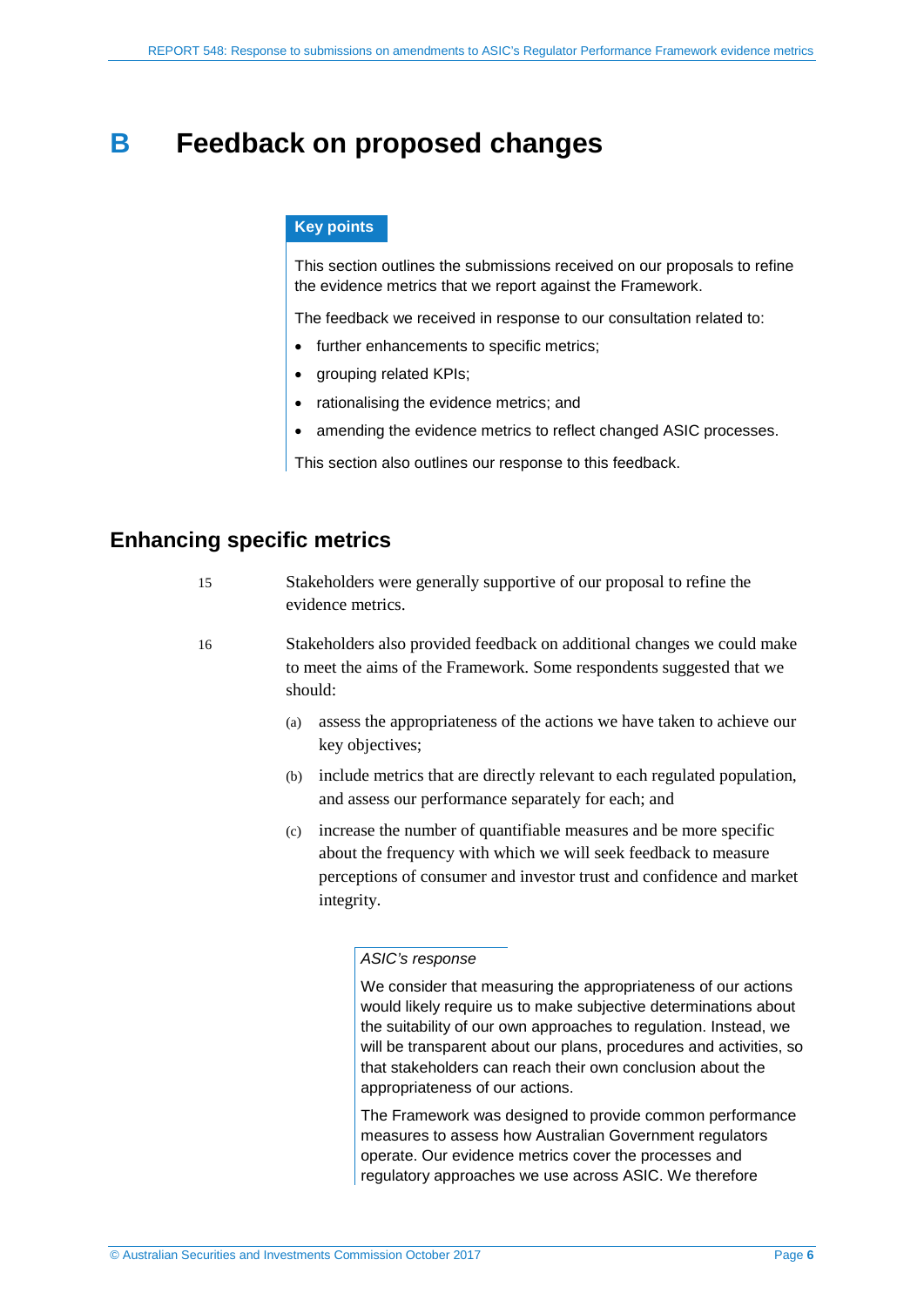consider it appropriate to set a range of quantitative and qualitative metrics—and report against our performance—at the whole of organisation level. We also note that, as a practical matter, many metrics must necessarily be measured across the organisation.

We also note that there are other ways that we measure and report on our performance—for example, our annual report includes information about our regulatory activities sector-bysector each year.

Further, under the new industry funding framework, we will be reporting sector-by-sector information in our Cost Recovery Implementation Statement (CRIS). The CRIS will include detailed information about ASIC's regulatory activities and costs for each regulated population—for example, the insurance sector and the financial advice sector.

We have published a version of our first [CRIS for stakeholder](http://asic.gov.au/about-asic/what-we-do/how-we-operate/asic-industry-funding/cost-recovery-implementation-statement/)  [feedback,](http://asic.gov.au/about-asic/what-we-do/how-we-operate/asic-industry-funding/cost-recovery-implementation-statement/) and expect to publish the final version in early 2018.

### <span id="page-6-0"></span>**Grouping related KPIs**

17 Stakeholders were generally supportive of our proposal to group related KPIs in order to tell a more cohesive story about ASIC's performance.

18 One submission, however, argued that KPI 1 *Regulators do not unnecessarily impede the efficient operation of regulated entities* and KPI 6 *Regulators actively contribute to continuous improvement of regulatory frameworks* do not have the natural overlap that the other grouped KPIs have, and that merging these KPIs should be reconsidered.

#### *ASIC's response*

As we stated earlier, we consider that KPIs 1 and 6 are complementary. KPI 1 relates to how we administer the regulatory framework to minimise any unnecessary regulatory burden. KPI 6 relates to how we contribute to the process of improving the regulatory framework itself, such as by providing policy advice to government. Both of these KPIs contribute to ensuring that our stakeholders are subject to efficient and appropriate regulation that minimises regulatory costs.

Our statutory mandate obliges us to perform our functions and exercise ASIC's powers in the interests of reducing business costs. This means we aim to achieve legislative regulatory priorities with minimum cost to and burden on our industry stakeholders. We also aim to ensure that the regulatory framework can facilitate new and innovative ideas.

We administer complex and wide-reaching laws and we attempt to do this in the least onerous way possible.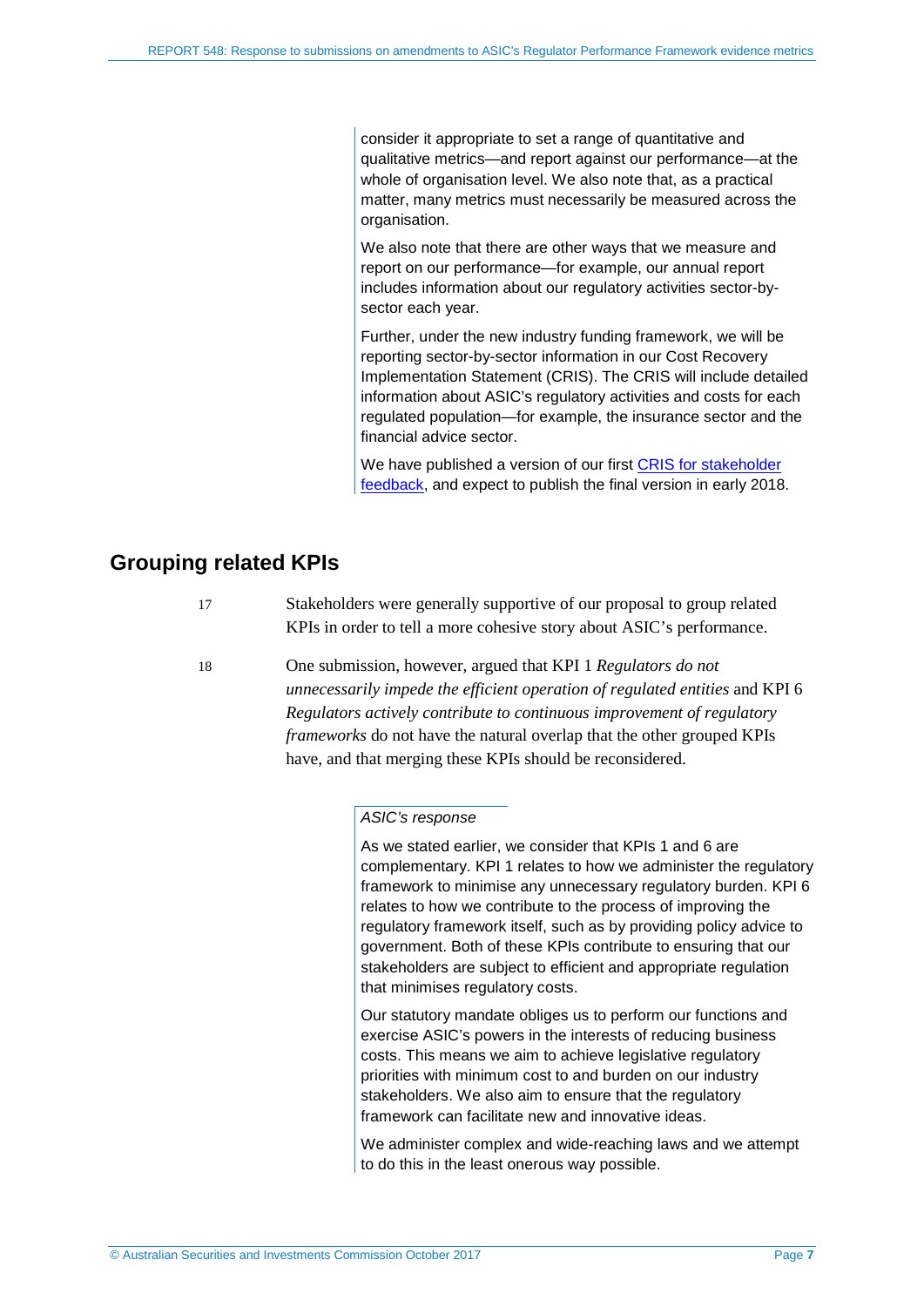### <span id="page-7-0"></span>**Rationalising the evidence metrics**

19 We received minimal feedback on our proposal to rationalise the evidence metrics so that they only appear once and under the most relevant KPI. The feedback we did receive was in favour of this proposal.

### <span id="page-7-1"></span>**Amending the evidence metrics to reflect changed ASIC processes**

20 Some respondents were concerned about our proposal that some metrics (e.g. evidence metrics 1.1.2, 2.1.6 and 2.3.4)—regarding taking stakeholder surveys to obtain feedback on trust, confidence and market integrity, on ASIC's openness and transparency, and on the use and value of ASIC guidance and responsiveness—now refer to ASIC generally 'seeking feedback'.

### *ASIC's response*

Some metrics relating to stakeholder surveys have been amended because we did not conduct a stakeholder survey in 2016–17. This was because stakeholder perceptions of ASIC have been analysed in numerous contexts in recent years, including the ASIC Capability Review, the Senate inquiry into the performance of ASIC, and the Financial System Inquiry.

Instead, we seek to obtain stakeholder feedback in a number of ways. For example, we have recently reviewed a combination of external and internal research reports and identified existing research metrics that indicate levels of stakeholder trust and confidence in specific industry sectors that we regulate. These metrics focus on how each sector is delivering on what ASIC sees as good practice, or 'what good looks like'.

We published *[ASIC's Corporate Plan 2017–18 to 2020–21: Focus](http://asic.gov.au/about-asic/what-we-do/our-role/asics-corporate-plan-2017-18-to-2020-21/)  [2017–18](http://asic.gov.au/about-asic/what-we-do/our-role/asics-corporate-plan-2017-18-to-2020-21/)* on 31 August 2017. This corporate plan sets out how we will measure our performance based on our desired market outcomes, which are indicators of perceived and actual behaviours that demonstrate trust and confidence in the financial system, and our desired regulatory outcomes, which reflect what we do using our regulatory tools.

We also undertake a wide range of stakeholder engagement activities—both at the Commission and stakeholder team levels that enable stakeholders to provide feedback to ASIC directly.

These actions are in addition to our various stakeholder panels and our Annual Forum, which are also venues for stakeholders to provide feedback (and are included under evidence metrics 1.1.4 and 1.1.5), as is our continued accountability to Parliament for our actions.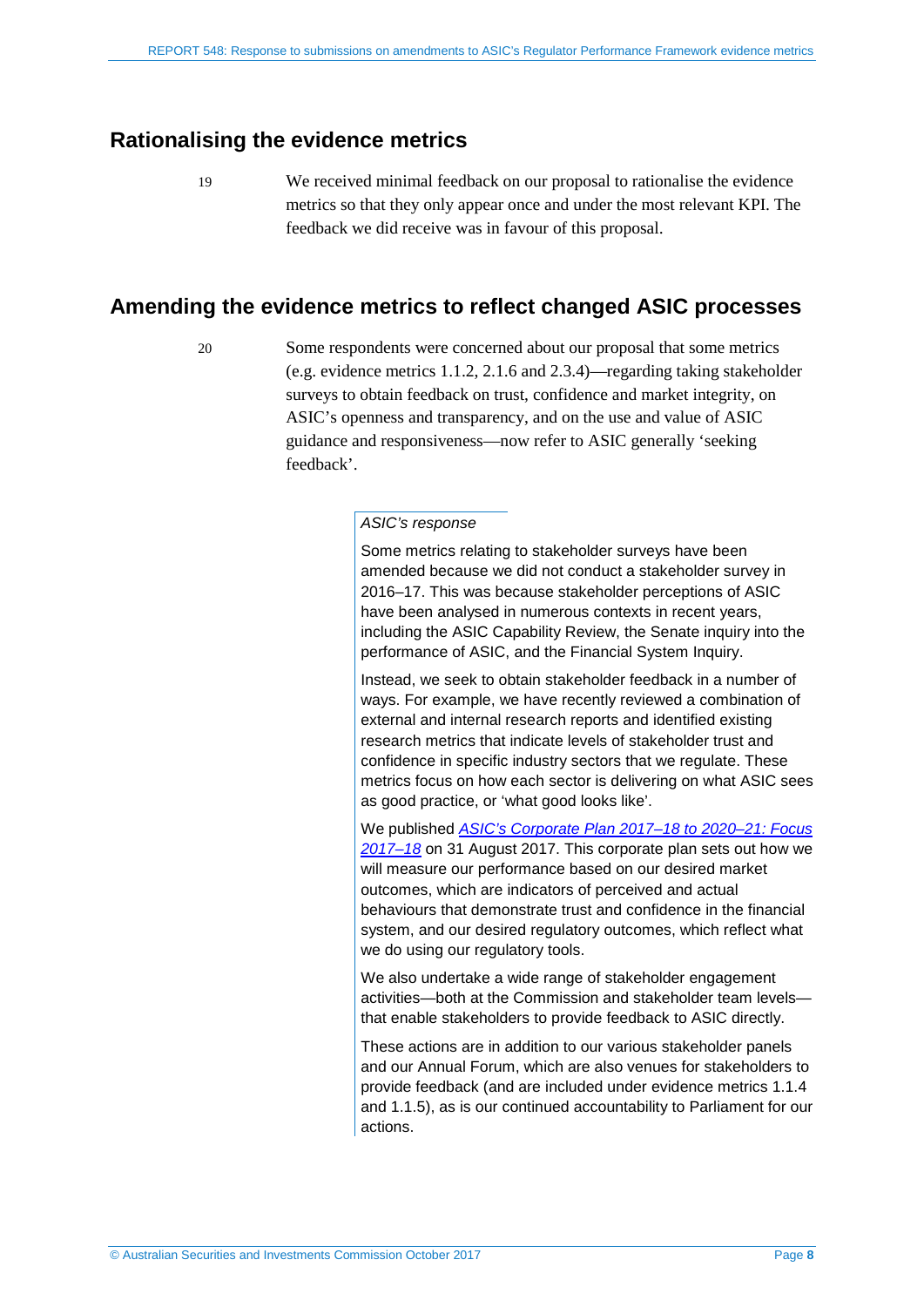## <span id="page-8-0"></span>**Appendix A: List of non-confidential respondents**

- Australian Institute of Company Directors
- Australian Restructuring Insolvency and Turnaround Association
- Insurance Council of Australia
- Institute of Public Accountants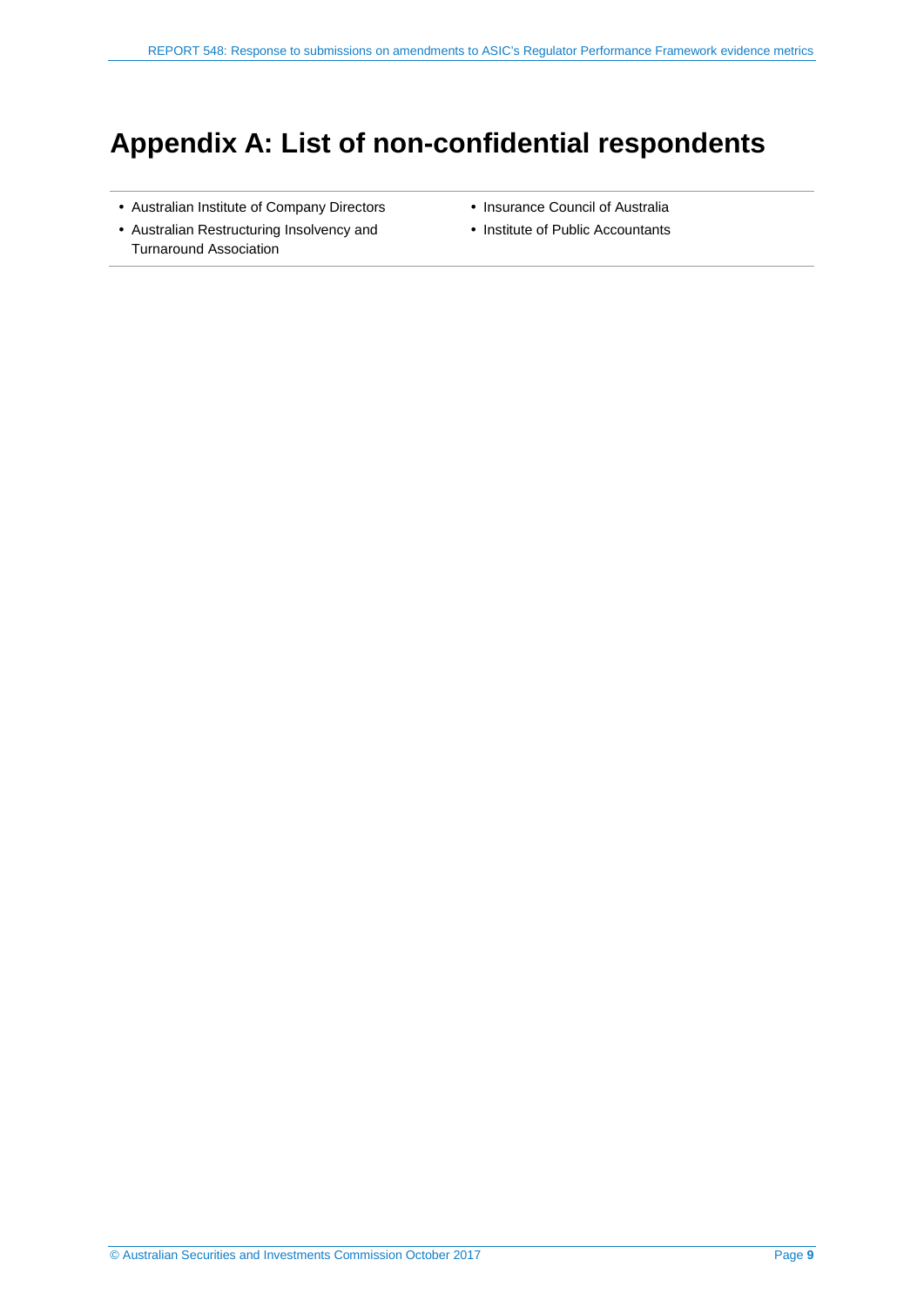## <span id="page-9-0"></span>**Appendix B: Comparison of new and previous evidence metrics**

| <b>New KPI</b> | New evidence metric                                                                                                                                                                                   | Previous evidence metric                                                                                                                                                                                                                                | <b>Previous KPI</b> |
|----------------|-------------------------------------------------------------------------------------------------------------------------------------------------------------------------------------------------------|---------------------------------------------------------------------------------------------------------------------------------------------------------------------------------------------------------------------------------------------------------|---------------------|
| 1 and $6$      | 1.1.1 ASIC publishes an environmental<br>scan and risk outlook as part of its<br>corporate plan.                                                                                                      | ASIC's corporate plan, including<br>environmental scan, is published<br>annually.                                                                                                                                                                       | 1                   |
| 1 and $6$      | 1.1.2 ASIC seeks regular feedback<br>from stakeholders to measure<br>perceptions of trust and<br>confidence and market integrity.                                                                     | Stakeholder surveys are targeted and<br>conducted regularly, and the results<br>and ASIC's response are published.                                                                                                                                      | 1, 2, 3, 4, 5       |
| 1 and $6$      | 1.1.3 ASIC holds regular meetings with<br>key stakeholders-including<br>industry, professional body<br>representatives, consumer<br>advocates and small business-<br>through internal contact points. | No change to previous metric                                                                                                                                                                                                                            | 6                   |
| 1 and $6$      | 1.1.4 Stakeholder panels meet<br>regularly.                                                                                                                                                           | Stakeholder panels—including the<br>External Advisory Panel, Directors'<br><b>Advisory Panel, Market Supervision</b><br>Advisory Panel, Consumer Advisory<br>Panel, and Registry and Licensing<br><b>Business Advisory Committee-meet</b><br>regularly. | 1, 3                |
| 1 and $6$      | 1.1.5 ASIC holds an Annual Forum.                                                                                                                                                                     | No change to previous metric.                                                                                                                                                                                                                           | 6                   |

#### **Table 1: Comparison of new and previous evidence metrics—1.1 Understanding the market**

#### **Table 2: Comparison of new and previous evidence metrics—1.2 Making it easier for business**

| <b>New KPI</b> | New evidence metric                                                                                                                                                                                              | Previous evidence metric      | <b>Previous KPI</b> |
|----------------|------------------------------------------------------------------------------------------------------------------------------------------------------------------------------------------------------------------|-------------------------------|---------------------|
| 1 and $6$      | 1.2.1 ASIC complies with Office of<br><b>Best Practice Regulation</b><br>requirements, including<br>preparing cost-benefit analyses<br>in Regulation Impact<br>Statements for significant<br>regulatory changes. | No change to previous metric. | 1, 3                |
| 1 and $6$      | 1.2.2 New or revised guidance<br>provides for reasonable<br>transition periods where<br>possible.                                                                                                                | No change to previous metric. | 5                   |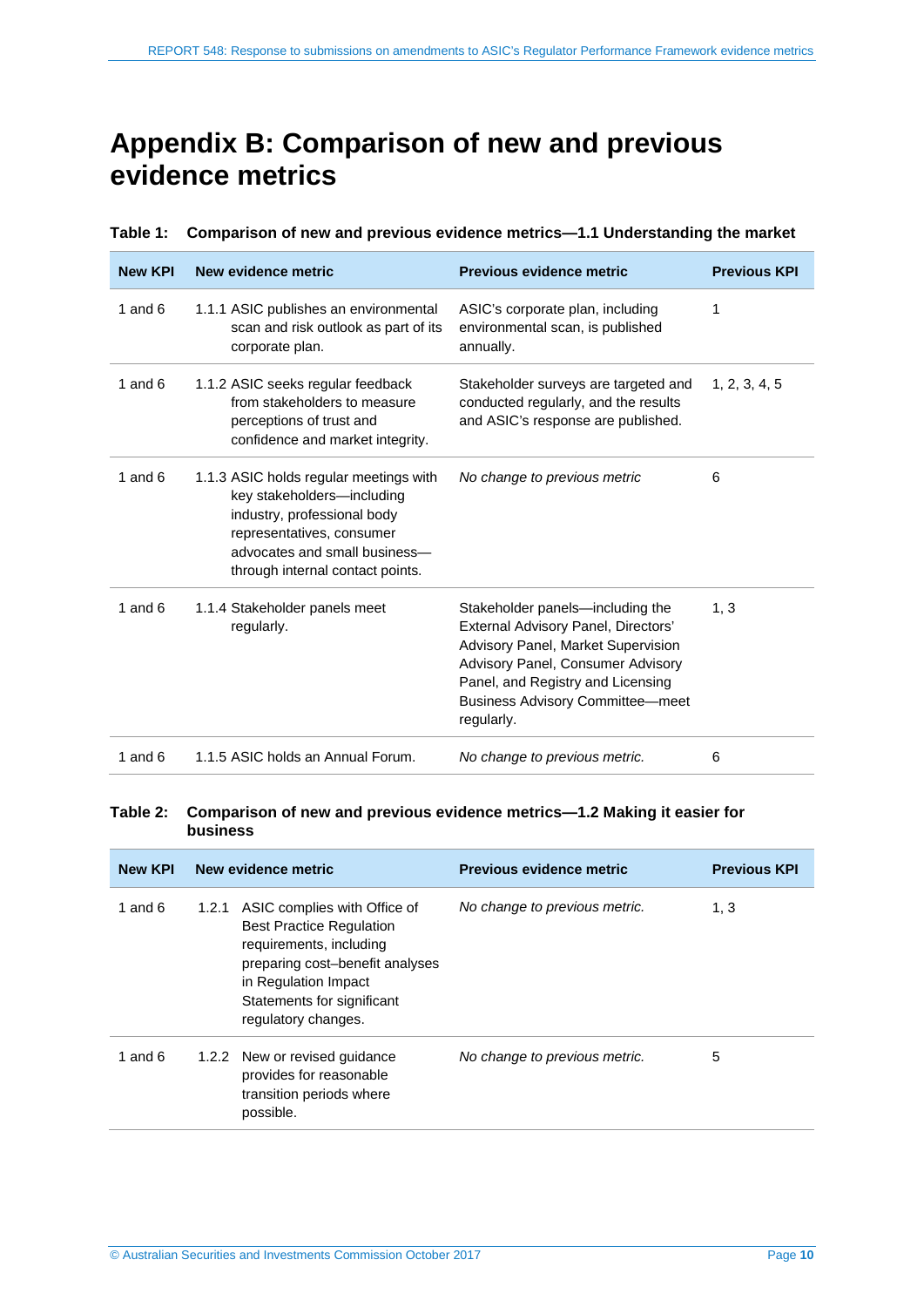| <b>New KPI</b> | New evidence metric                                                                                                                                                                                                                    | Previous evidence metric                                                                                                                                                                                  | <b>Previous KPI</b> |
|----------------|----------------------------------------------------------------------------------------------------------------------------------------------------------------------------------------------------------------------------------------|-----------------------------------------------------------------------------------------------------------------------------------------------------------------------------------------------------------|---------------------|
| 1 and $6$      | 1.2.3 ASIC regularly publishes a<br>report summarising examples of<br>situations where it has<br>exercised, or refused to<br>exercise, exemption and<br>modification powers in response<br>to applications for relief from the<br>law. | A relief report is published every four<br>months on decisions about<br>applications for relief.                                                                                                          | 1, 5                |
| 1 and $6$      | 1.2.4 ASIC publishes service<br>standards for making decisions<br>about applications for relief and<br>reports annually on its<br>performance.                                                                                         | Relief is granted in response to<br>applications where warranted to<br>facilitate business, with 70% of<br>applications for relief responded to<br>within 21 days of receiving a complete<br>application. |                     |

### **Table 3: Comparison of new and previous evidence metrics—1.3 Continuous improvement of regulatory frameworks**

| <b>New KPI</b> |       | New evidence metric                                                                                                                                                                                                                                                                         | Previous evidence metric                                                                                                                         | <b>Previous KPI</b> |
|----------------|-------|---------------------------------------------------------------------------------------------------------------------------------------------------------------------------------------------------------------------------------------------------------------------------------------------|--------------------------------------------------------------------------------------------------------------------------------------------------|---------------------|
| 1 and $6$      | 1.3.1 | Where appropriate, ASIC<br>identifies and proposes<br>opportunities to improve the<br>regulatory framework, including<br>as a result of<br>post-implementation reviews.                                                                                                                     | No change to previous metric.                                                                                                                    | 6                   |
| 1 and $6$      |       | 1.3.2 ASIC attends relevant<br>international meetings and<br>participates in relevant<br>committees to promote better<br>coordination of regulatory<br>activities internationally,<br>participate in standard setting,<br>and to learn from peer<br>experiences and share best<br>practice. | No change to previous metric.                                                                                                                    | 1                   |
| 1 and $6$      |       | 1.3.3 ASIC publicly reports peer<br>review results against relevant<br>international practices and<br>standards when peer review is<br>undertaken.                                                                                                                                          | No change to previous metric.                                                                                                                    | 1                   |
| 1 and $6$      |       | 1.3.4 ASIC provides advice to the<br>Minister and Treasury<br>concerning possible<br>improvements to the regulatory<br>framework that it identifies in<br>performing its functions.                                                                                                         | ASIC formally meets with Treasury<br>(ASIC-Treasury liaison) regularly.<br>ASIC provides advice to the Minister<br>and to Treasury concurrently. | 6                   |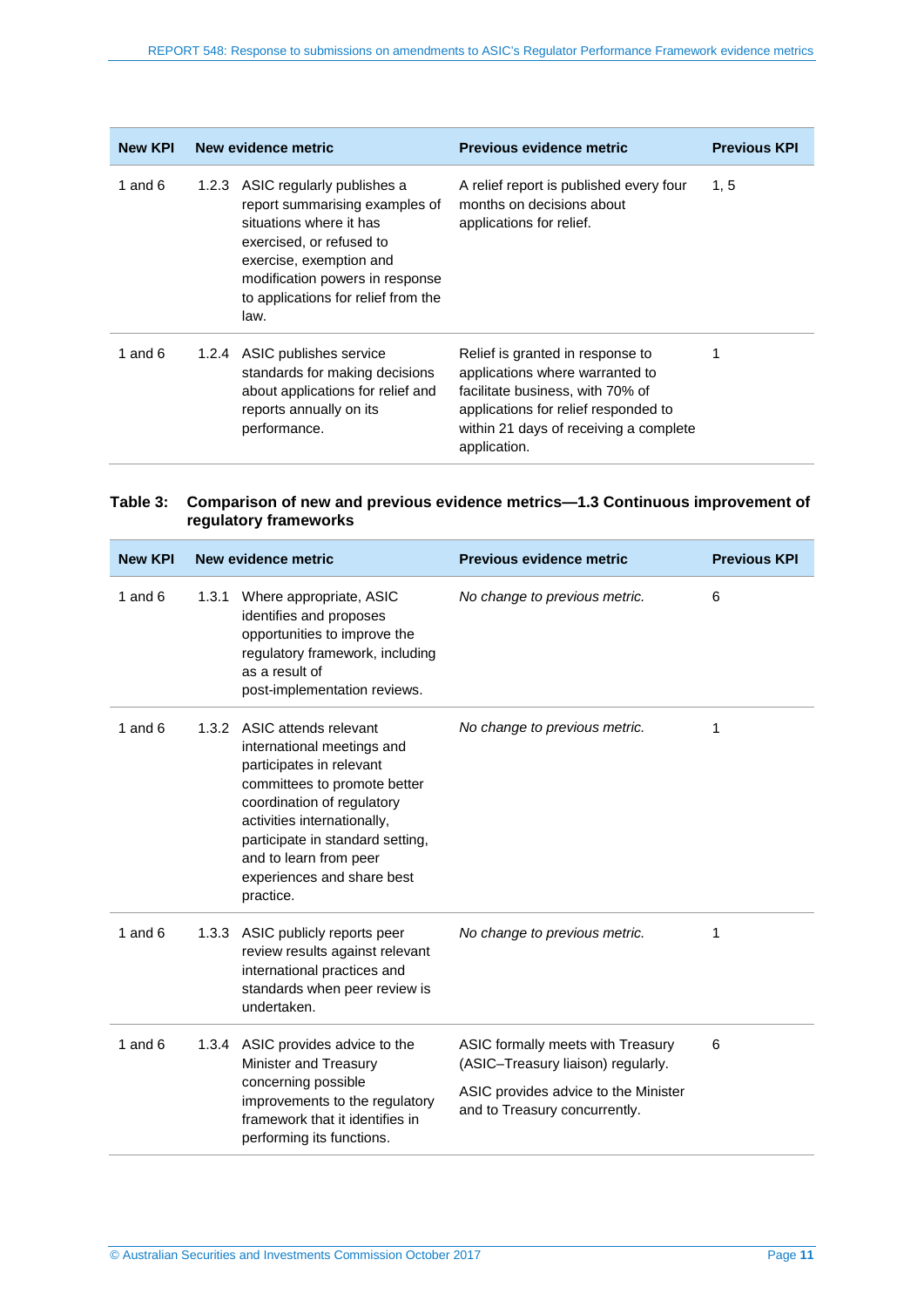| <b>New KPI</b> | New evidence metric                                                                                                    | <b>Previous evidence metric</b>                                                                               | <b>Previous KPI</b> |
|----------------|------------------------------------------------------------------------------------------------------------------------|---------------------------------------------------------------------------------------------------------------|---------------------|
| 1 and $6$      | Previous evidence metric will be<br>deleted and replaced with more specific<br>measures (i.e. 1.1.3, 1.1.4 and 1.3.1). | ASIC seeks input on and delivers<br>measures to improve the<br>administration of the regulatory<br>framework. | 6                   |

|  |  |  |  | Table 4: Comparison of new and previous evidence metrics—2.1 Interacting with ASIC |
|--|--|--|--|------------------------------------------------------------------------------------|
|--|--|--|--|------------------------------------------------------------------------------------|

| <b>New KPI</b> |       | New evidence metric                                                                                                                                                                          | Previous evidence metric                                                                                                     | <b>Previous KPI</b> |
|----------------|-------|----------------------------------------------------------------------------------------------------------------------------------------------------------------------------------------------|------------------------------------------------------------------------------------------------------------------------------|---------------------|
| $2$ and $5$    | 2.1.1 | ASIC publishes service<br>standards for registering<br>companies, business names,<br>managed investment schemes,<br>auditors and liquidators, and<br>reports annually on its<br>performance. | New metric.                                                                                                                  | N/A                 |
| $2$ and $5$    |       | 2.1.2 ASIC publishes service<br>standards for licensing financial<br>services and credit businesses<br>and reports annually on its<br>performance.                                           | New metric.                                                                                                                  | N/A                 |
| $2$ and $5$    |       | 2.1.3 ASIC publishes complaint<br>guidelines and keeps them up<br>to date.                                                                                                                   | No change to previous metric.                                                                                                | 2                   |
| $2$ and $5$    |       | 2.1.4 ASIC addresses complaints in<br>accordance with complaint<br>guidelines.                                                                                                               | No change to previous metric.                                                                                                | 2                   |
| $2$ and $5$    | 2.1.5 | ASIC publishes policies and<br>procedures about rights of<br>review are published.                                                                                                           | No change to previous metric.                                                                                                | 2                   |
| $2$ and $5$    | 2.1.6 | ASIC seeks feedback on its<br>level of openness and<br>transparency in dealing with<br>regulated entities.                                                                                   | The stakeholder survey specifically<br>seeks feedback on openness and<br>transparency in dealing with regulated<br>entities. | 5                   |

#### **Table 5: Comparison of new and previous evidence metrics—2.2 Communicating ASIC's expectations**

| <b>New KPI</b> | New evidence metric                                                                                     | <b>Previous evidence metric</b> | <b>Previous KPI</b> |
|----------------|---------------------------------------------------------------------------------------------------------|---------------------------------|---------------------|
| 2 and $5$      | 2.2.1 ASIC uses a variety of media<br>and direct channels to convey<br>information to all stakeholders. | No change to previous metric.   | 6                   |
| 2 and $5$      | 2.2.2 Extensive guidance and<br>information is available on<br>ASIC's website.                          | No change to previous metric.   | 2, 5                |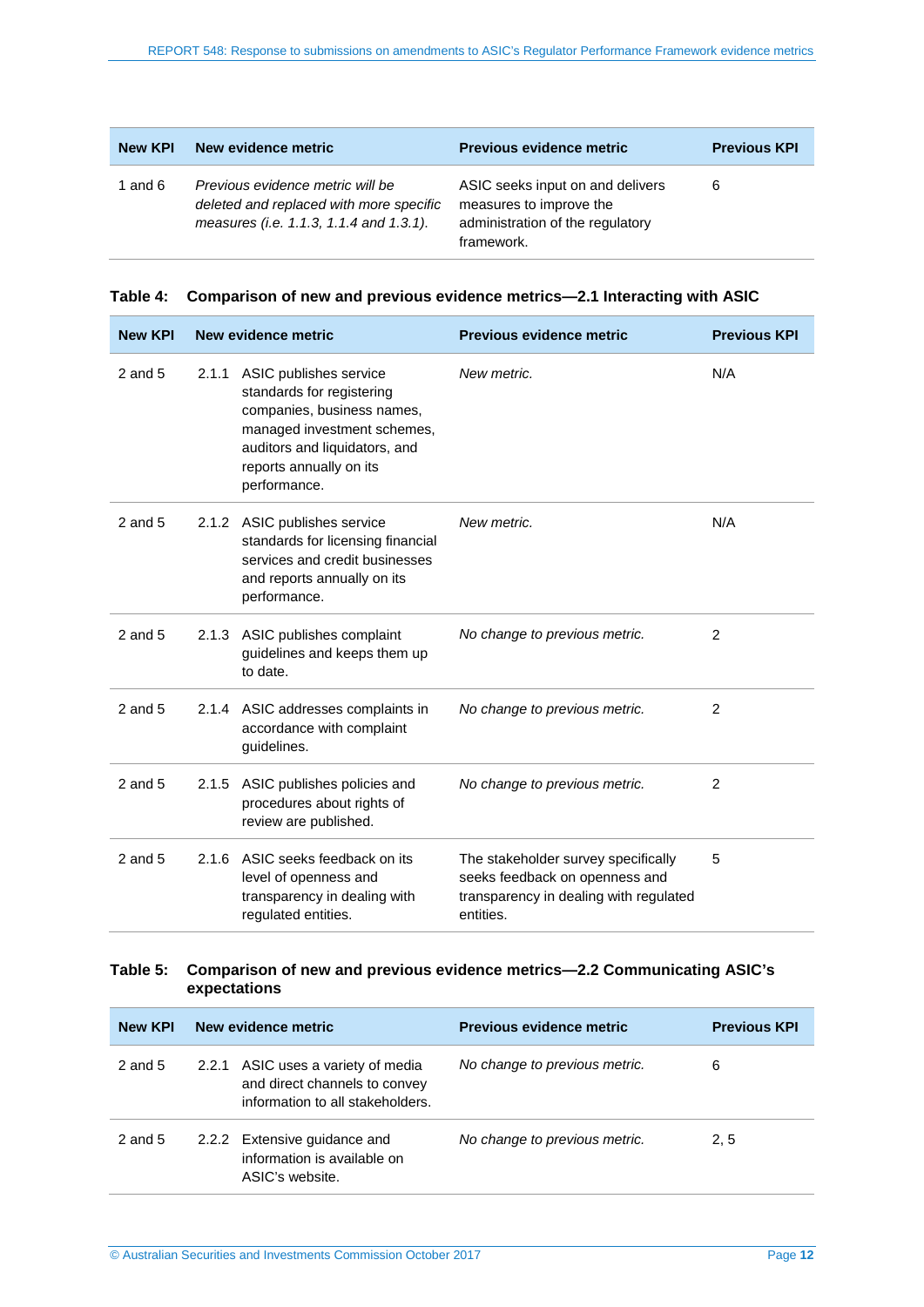| <b>New KPI</b> |                                                                                                                        | New evidence metric                                                                                                                                                                           | Previous evidence metric                                                                                                                                | <b>Previous KPI</b> |
|----------------|------------------------------------------------------------------------------------------------------------------------|-----------------------------------------------------------------------------------------------------------------------------------------------------------------------------------------------|---------------------------------------------------------------------------------------------------------------------------------------------------------|---------------------|
| $2$ and $5$    |                                                                                                                        | 2.2.3 ASIC regularly publishes reports<br>to inform regulated entities of<br>ASIC's approach and<br>expectations.                                                                             | No change to previous metric.                                                                                                                           | 3                   |
| 2 and $5$      |                                                                                                                        | 2.2.4 Regulated entities are able to<br>access the information they<br>need on ASIC's website; this<br>information is available in<br>accordance with Government<br>accessibility guidelines. | No change to previous metric.                                                                                                                           | 2                   |
| $2$ and $5$    |                                                                                                                        | 2.2.5 ASIC regularly reviews and<br>updates resources in the<br>Customer Contact Centre, and<br>available for staff use for routine<br>inquiries.                                             | Call centre scripts are available for<br>staff use for routine inquiries.                                                                               | 2                   |
| $2$ and $5$    | Previous evidence metric will be<br>deleted and replaced with more specific<br>measures (i.e. 1.1.3, 2.2.2 and 2.2.3). |                                                                                                                                                                                               | ASIC engages with industry,<br>professional body representatives and<br>consumer advocates to accurately<br>target and extend communication<br>efforts. | $\overline{2}$      |

### **Table 6: Comparison of new and previous evidence metrics—2.3 Consulting with stakeholders**

| <b>New KPI</b> |       | New evidence metric                                                                                                                                  | <b>Previous evidence metric</b>                                                                                              | <b>Previous KPI</b> |
|----------------|-------|------------------------------------------------------------------------------------------------------------------------------------------------------|------------------------------------------------------------------------------------------------------------------------------|---------------------|
| $2$ and $5$    | 2.3.1 | Consultation papers are<br>published for major new<br>policies, with clarity about where<br>market failures are or may be.                           | Consultation papers are clear about<br>where market failures are or may be.                                                  | 3, 5                |
| 2 and $5$      | 2.3.2 | Consultations are open for at<br>least eight weeks for major new<br>policies where possible, with<br>user testing of proposals where<br>appropriate. | No change to previous metric.                                                                                                | 5                   |
| 2 and $5$      |       | 2.3.3 Feedback is published following<br>100% of formal consultation<br>processes.                                                                   | No change to previous metric.                                                                                                | 1, 5                |
| 2 and $5$      |       | 2.3.4 ASIC seeks stakeholder<br>feedback on the use and value<br>of ASIC guidance and ASIC's<br>responsiveness.                                      | The stakeholder survey specifically<br>seeks feedback on the use and value<br>of ASIC guidance and ASIC's<br>responsiveness. | 2                   |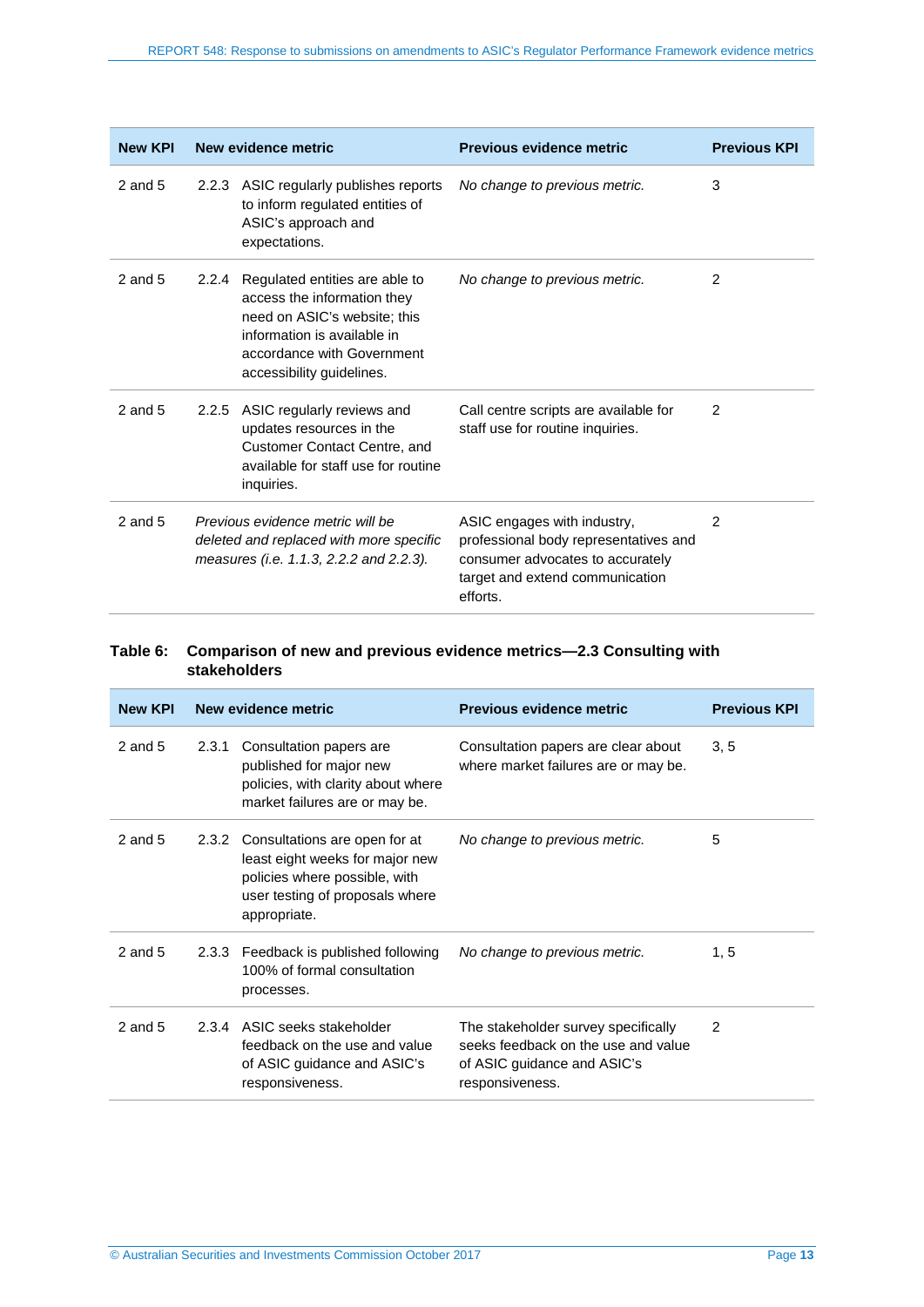| ana roporung   |       |                                                                                                                                                                                                  |                                 |                     |
|----------------|-------|--------------------------------------------------------------------------------------------------------------------------------------------------------------------------------------------------|---------------------------------|---------------------|
| <b>New KPI</b> |       | New evidence metric                                                                                                                                                                              | <b>Previous evidence metric</b> | <b>Previous KPI</b> |
| $2$ and $5$    | 2.4.1 | ASIC's corporate plan is<br>published annually.                                                                                                                                                  | No change to previous metric.   | 5                   |
| $2$ and $5$    |       | 2.4.2 ASIC publishes a Statement of<br>Intent and a Statement of<br>Expectations                                                                                                                 | No change to previous metric.   | 3                   |
| $2$ and $5$    | 2.4.3 | ASIC publishes a service<br>charter and reports against it,<br>including explanations where<br>standards are not met.                                                                            | No change to previous metric.   | 2                   |
| $2$ and $5$    |       | 2.4.4 ASIC's Annual Report is<br>published and includes<br>reporting against the corporate<br>plan and service charter,<br>including explanations where<br>outcomes or standards are not<br>met. | No change to previous metric.   | 5                   |
| $2$ and $5$    | 2.4.5 | ASIC's self-assessment report<br>and external validation of the<br>Regulator Performance<br>Framework are published<br>annually.                                                                 | No change to previous metric.   | 5                   |

### **Table 7: Comparison of new and previous evidence metrics—2.4 Performance measurement and reporting**

#### **Table 8: Comparison of new and previous evidence metrics—3.1 Risk-based surveillance**

| <b>New KPI</b> |       | New evidence metric                                                                                                                                                                       | <b>Previous evidence metric</b>                                                                                      | <b>Previous KPI</b> |
|----------------|-------|-------------------------------------------------------------------------------------------------------------------------------------------------------------------------------------------|----------------------------------------------------------------------------------------------------------------------|---------------------|
| $3$ and $4$    |       | 3.1.1 ASIC undertakes a strategic risk<br>assessment annually, which is<br>published as part of its<br>corporate plan.                                                                    | ASIC's corporate plan, including a<br>summary of risk oversight and<br>management systems, is published<br>annually. | 3                   |
| $3$ and $4$    |       | 3.1.2 A documented, risk-based<br>surveillance approach is<br>available for staff use, with<br>surveillances-including<br>high-intensity surveillances-<br>conducted using this approach. | No change to previous metric.                                                                                        | 3, 4                |
| $3$ and $4$    | 3.1.3 | Relevant staff-including<br>relevant new staff-are trained<br>in risk management policies,<br>processes and procedures.                                                                   | No change to previous metric.                                                                                        | 3                   |